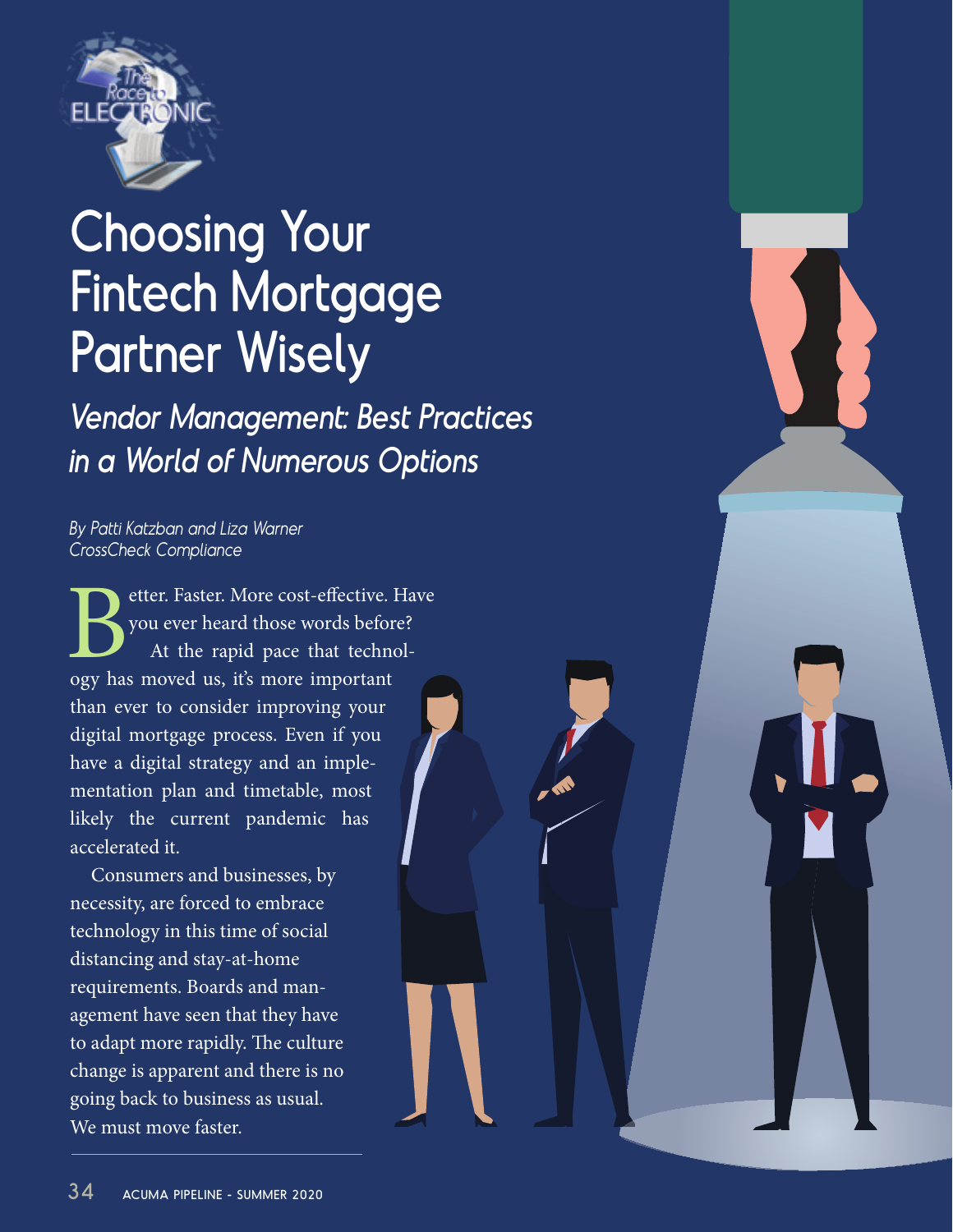Credit unions are continuing to employ digital technology in many aspects of their operations to better serve their members. For the mortgage lending process, there are many different technologies and third-party partners that come into play to optimize the overall mortgage experience. These include lead generation, application submission, loan processing, underwriting, electronic signatures, closing and servicing.

There are many risks to consider and decisions to be made. If there were ever a time to have a robust vendor management process in place, this is it. A rigorous vetting process will help ensure that your financial technology (fintech) partner will deliver what is promised and expected.

### **VETTING A THIRD-PARTY PARTNER**

The third-party relationship guidance from the NCUA has been around for some time, and the fundamental principles remain the same (SL No. 07-01/October 2007 – Evaluating Third Party Relationships). That guidance tells us that "When considering thirdparty relationships, proper due diligence includes developing a demonstrated understanding of a third party's organization, business model, financial health and program

risks. In order to tailor controls to mitigate risks posed by a third party, credit unions must have an understanding of a prospective third party's responsibilities and all of the processes involved when adding programs."

What are the best practices for evaluating your potential mortgage fintech partners? And, what are the issues that you, as the entity ultimately responsible for the third-party relationship, need to consider?

Of all the various aspects of due dili-

gence, our primary focus here is on mortgage process experience, credit union knowledge and regulatory compliance expertise required. As credit unions explore their options, what are some of the key considerations to balance creating a better member experience and ensuring that regulatory expectations are met?

## **l** Credit Union **and Mortgage Experience and Expertise**

Ideally, your

fintech partner will have demonstrated a deep understanding of the mortgage lending process and the associated regulatory requirements, including consumer protection.

99

"

Ideally, your fintech partner will have demonstrated a deep understanding of the mortgage lending process and the associated regulatory requirements, including consumer protection.

Clearly the functionality of the technology is an important consideration and that is often the first part of the evaluation process. However, as you execute your due diligence process, you will want to look carefully at the experience of the fintech company's management team.

They should have a deep understanding of the mortgage lending process, the credit union environment, and how their particular technology impacts the entire borrower experience. You will want to speak with

their existing clients about the integra tion process, adaptability, responsiveness and security.

In addition, if you are planning to retain your existing loan origination system (LOS), you must consider whether the fintech company has experience working with your LOS. How easily can changes be made on both sides to accommodate your business or new regulations? Are strong change management processes in place to confirm systems updates or changes are prop-